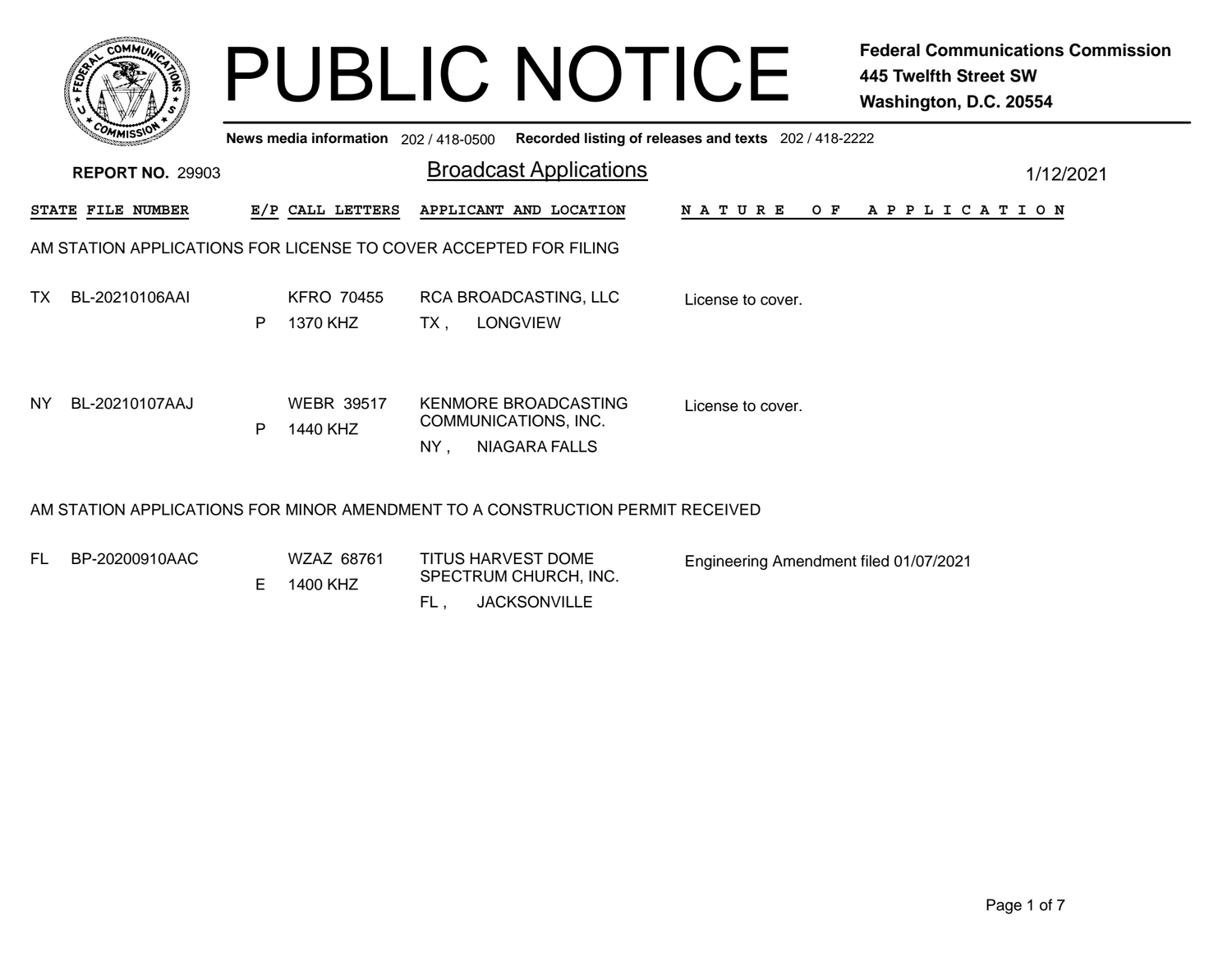|     | <b>COMMUT</b>                                                                                  |    |                                         |        | <b>PUBLIC NOTICE</b>                            |                                                       | <b>Federal Communications Commission</b><br><b>445 Twelfth Street SW</b><br>Washington, D.C. 20554                                                                                                                  |  |
|-----|------------------------------------------------------------------------------------------------|----|-----------------------------------------|--------|-------------------------------------------------|-------------------------------------------------------|---------------------------------------------------------------------------------------------------------------------------------------------------------------------------------------------------------------------|--|
|     | News media information $202/418-0500$                                                          |    |                                         |        |                                                 | Recorded listing of releases and texts 202 / 418-2222 |                                                                                                                                                                                                                     |  |
|     | <b>REPORT NO. 29903</b>                                                                        |    |                                         |        | <b>Broadcast Applications</b>                   |                                                       | 1/12/2021                                                                                                                                                                                                           |  |
|     | STATE FILE NUMBER                                                                              |    | E/P CALL LETTERS                        |        | APPLICANT AND LOCATION                          | N A T U R E<br>O F                                    | A P P L I C A T I O N                                                                                                                                                                                               |  |
|     | AM STATION APPLICATIONS FOR MINOR MODIFICATION TO A CONSTRUCTION PERMIT APPLICATION FOR REVIEW |    |                                         |        |                                                 |                                                       |                                                                                                                                                                                                                     |  |
| СA  | BMP-20190522AAJ                                                                                |    | KWIF 161348<br>1500 KHZ                 | $CA$ , | LEVINE/SCHWAB PARTNERSHIP<br><b>CULVER CITY</b> | Mod of CP                                             |                                                                                                                                                                                                                     |  |
|     |                                                                                                | E. |                                         |        |                                                 | DEBTOR-IN-POSSESSION                                  | Informal Objection filed 07/03/2019 by LBI RADIO LICENSE LLC,                                                                                                                                                       |  |
|     |                                                                                                |    |                                         |        |                                                 | <b>SCHWAB MULTIMEDIA LLC</b>                          | Opposition filed 07/16/2019 by LEVINE/SCHWAB PARTNERSHIP DBA                                                                                                                                                        |  |
|     |                                                                                                |    |                                         |        |                                                 |                                                       | Informal Objection filed 10/04/2019 by INTELLI LLC                                                                                                                                                                  |  |
|     |                                                                                                |    |                                         |        |                                                 | 2/5/2020                                              | Informal Objection is denied; application is granted per letter dated                                                                                                                                               |  |
|     |                                                                                                |    |                                         |        |                                                 |                                                       | Tolling requested on 12/4/2019 and granted on 2/13/2020.                                                                                                                                                            |  |
|     |                                                                                                |    |                                         |        |                                                 |                                                       | Grant rescinded and application returned to pending status 2/14/2020 via<br>Public Notice - no letter sent. The 2/5/2020 decision letter failed to<br>address the Informal Objection filed 10/4/2019 by Intelli LLC |  |
|     |                                                                                                |    |                                         |        |                                                 |                                                       | Tolling rescinded based on CP grant rescission.                                                                                                                                                                     |  |
|     |                                                                                                |    |                                         |        |                                                 |                                                       | Application for Review filed 01/07/2021 by LEVINE/SCHWAB<br>PARTNERSHIP DBA SCHWAB MULTIMEDIA LLC                                                                                                                   |  |
| CA. | BMP-20201026AAC                                                                                |    | KWIF 161348<br>E.<br>1500 KHZ<br>$CA$ , |        | LEVINE/SCHWAB PARTNERSHIP<br><b>CULVER CITY</b> | Mod of CP                                             |                                                                                                                                                                                                                     |  |
|     |                                                                                                |    |                                         |        |                                                 |                                                       | Application for Review filed 01/07/2021 by LEVINE/SCHWAB<br>PARTNERSHIP DBA SCHWAB MULTIMEDIA LLC                                                                                                                   |  |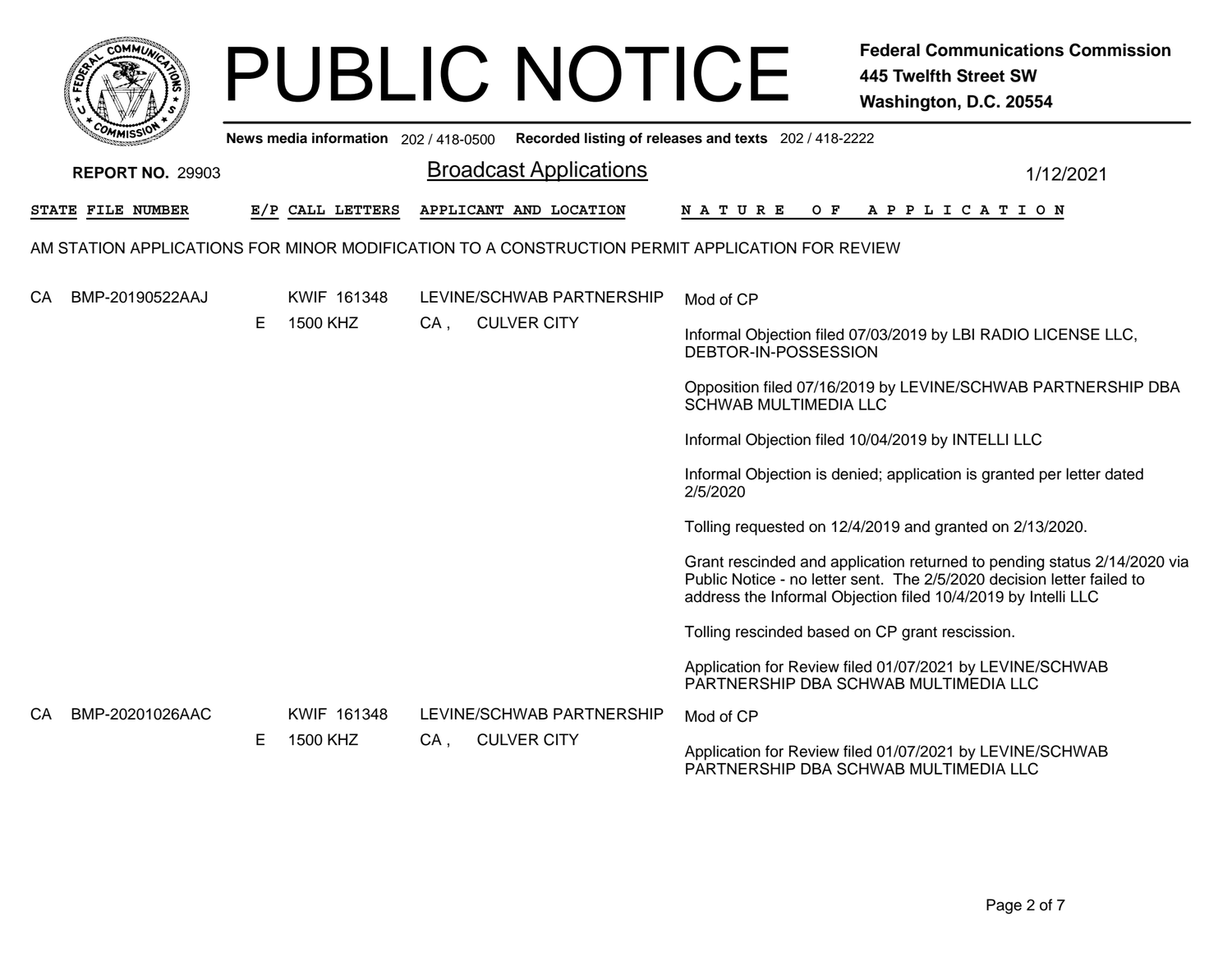

**News media information** 202 / 418-0500 **Recorded listing of releases and texts** 202 / 418-2222

**Broadcast Applications** 1/12/2021 **REPORT NO.** 29903**STATE FILE NUMBER E/P CALL LETTERS APPLICANT AND LOCATION N A T U R E O F A P P L I C A T I O N** AM STATION APPLICATIONS FOR ORIGINAL CONSTRUCTION PERMIT APPLICATION FOR REVIEW

CA BNP-20140715ABO

KWIF 161348 LEVINE/SCHWAB PARTNERSHIP

CA , CULVER CITY E 1500 KHZ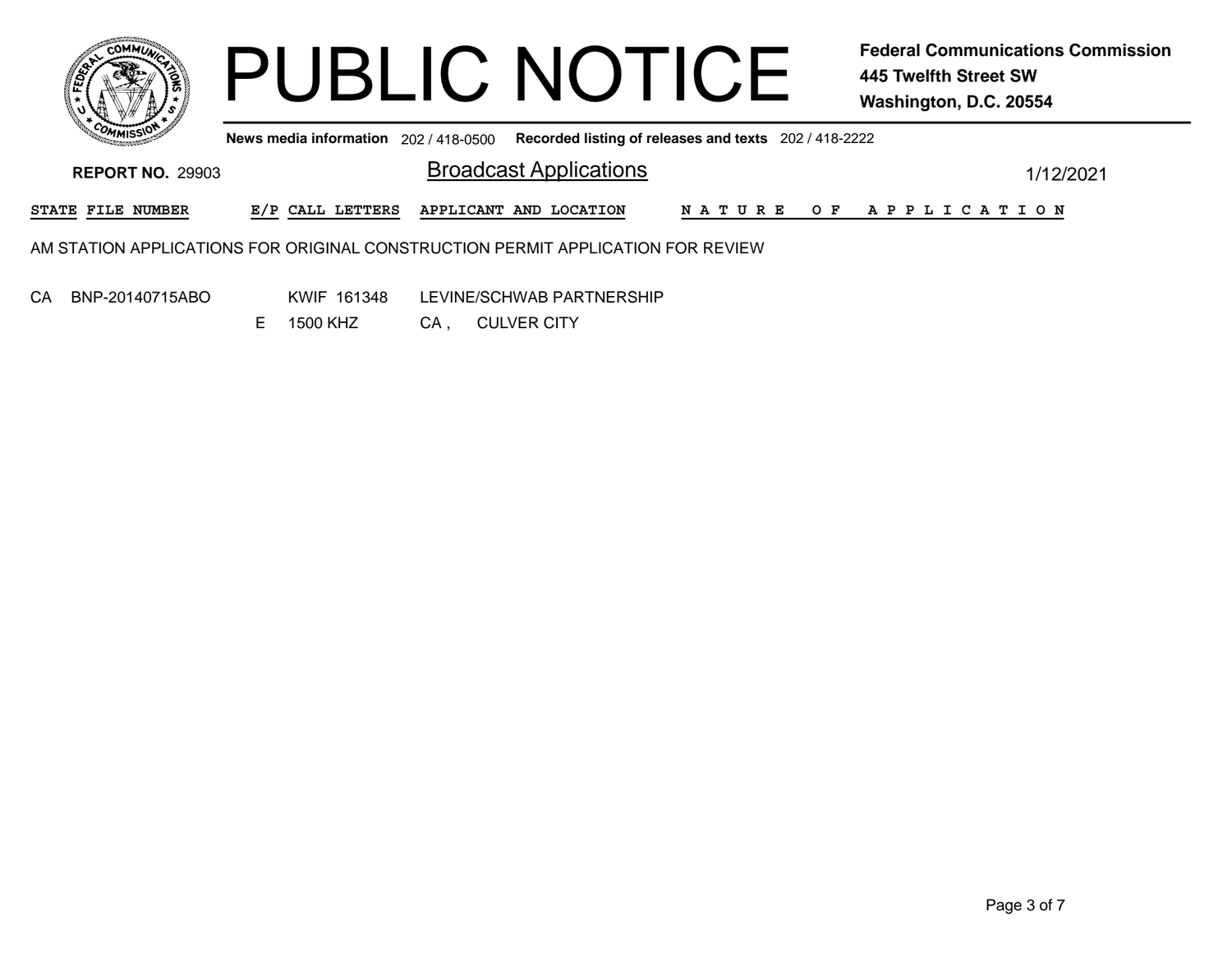

**News media information** 202 / 418-0500

| <b>REPORT NO. 29903</b>  |                  | <b>Broadcast Applications</b> | 1/12/2021                                                                                                                                                                 |
|--------------------------|------------------|-------------------------------|---------------------------------------------------------------------------------------------------------------------------------------------------------------------------|
| <b>STATE FILE NUMBER</b> | E/P CALL LETTERS | APPLICANT AND LOCATION        | OF APPLICATION<br>N A T U R E                                                                                                                                             |
|                          |                  |                               | CP New Station.<br>Engineering Amendment filed 07/17/2014                                                                                                                 |
|                          |                  |                               | Informal Objection Filed 08/13/2014 by Ontario Broadcasting, LLC                                                                                                          |
|                          |                  |                               | Motion for Extension of Time Filed 08/21/2014 by Levine/Schwab<br>Partnership                                                                                             |
|                          |                  |                               | Opposition to Informal Objection Filed 09/19/2014 by Levine/Schwab<br>Partnership<br>Engineering Amendment filed 09/18/2014                                               |
|                          |                  |                               | Motion for Extension of Time Filed 10/03/2014 by Ontario Broadcasting,<br><b>LLC</b>                                                                                      |
|                          |                  |                               | Reply to Opposition to Informal Objection Filed 10/09/2014 by Ontario<br>Broadcasting, LLC<br>Further<br>Informal Objection Filed 02/05/2016 by Levine/Schwab Partnership |
|                          |                  |                               |                                                                                                                                                                           |
|                          |                  |                               | Opposition filed 02/17/2016 by LEVINE/SCHWAB PARTERSHIP                                                                                                                   |
|                          |                  |                               | Consent Motion for Extension of Time Filed 02/12/2016 by<br>LEVINE/SCHWAB PARTNERSHIP                                                                                     |
|                          |                  |                               | Reply to Opposition to Further Informal Objection Filed 03/07/2016 by<br>Ontario Broadcasting, LLC                                                                        |
|                          |                  |                               | Opposition Filed 03/04/2016 by Levine/Schwab Partnership<br>Engineering Amendment filed 01/11/2016                                                                        |
|                          |                  |                               | Auction 84 Application                                                                                                                                                    |
|                          |                  |                               | Informal Objection filed 8/13/2014, and Further Informal Objection filed<br>2/5/2016, by Ontario Broadcasting, LLC denied by 11/2/2016, Letter, Ref.<br>1800B3-JBS/TSN.   |
|                          |                  |                               | Datition for Decembration filed 19/01/9018 by ONITADIO<br>Page 4 of 7                                                                                                     |
|                          |                  |                               |                                                                                                                                                                           |
|                          |                  |                               |                                                                                                                                                                           |

**Recorded listing of releases and texts** 202 / 418-2222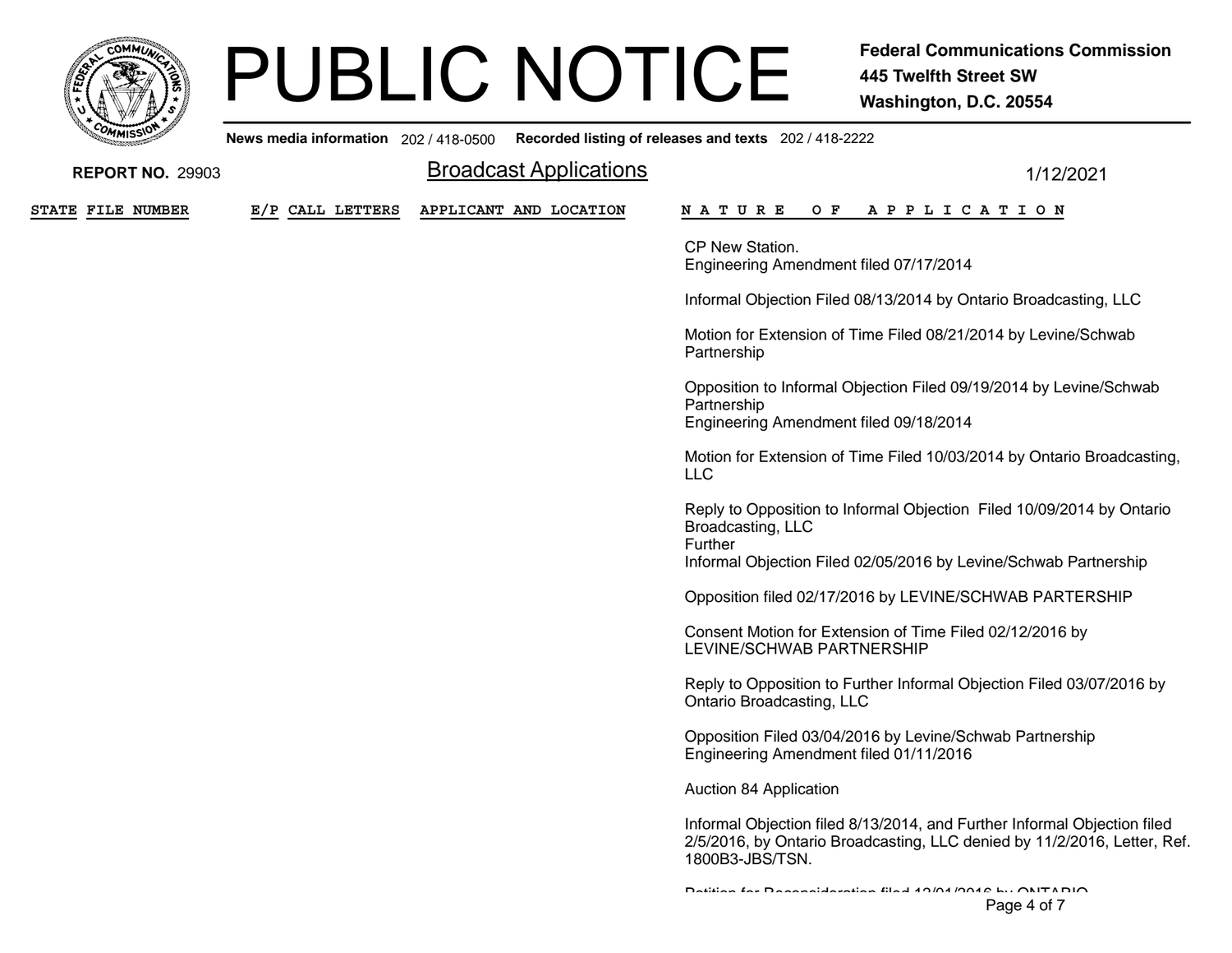

**News media information** 202 / 418-0500**Recorded listing of releases and texts** 202 / 418-2222

| <b>REPORT NO. 29903</b>  |                  | <b>Broadcast Applications</b> | 1/12/2021                                                                                                                                                                                                                           |  |
|--------------------------|------------------|-------------------------------|-------------------------------------------------------------------------------------------------------------------------------------------------------------------------------------------------------------------------------------|--|
| <b>STATE FILE NUMBER</b> | E/P CALL LETTERS | APPLICANT AND LOCATION        | N A T U R E<br>O F<br>A P P L I C A T I O N                                                                                                                                                                                         |  |
|                          |                  |                               | Petition for Reconsideration filed 12/01/2016 by ON LARIO<br><b>BROADCASTING, LLC</b>                                                                                                                                               |  |
|                          |                  |                               | Petition for Reconsideration Filed 12/05/2016 by Ontario Broadcasting,<br><b>LLC</b>                                                                                                                                                |  |
|                          |                  |                               | Petition for Reconsideration Filed 12/05/2016 by Ontario Broadcasting,<br>LLC dismissed 12/8/2016. Paper-filed duplicate of Petition for<br>Reconsideration filed on 12/1/2016 and erroneously inputed by staff. No<br>letter sent. |  |
|                          |                  |                               | Request for tolling filed on 12/7/16 based on petition for reconsideration<br>granted. When tolling ends, full 3-year term will remain on permit. No<br>leter sent.                                                                 |  |
|                          |                  |                               | Opposition to Petition for Recon Filed 12/09/2016 by LEVINE/SCHWAB<br>PARTNERSHIP                                                                                                                                                   |  |
|                          |                  |                               | Petition for Reconsideration denied by Letter of 4/13/2017, Ref.<br>1800B3-IB.                                                                                                                                                      |  |
|                          |                  |                               | Tolling ended as of 4/13/17. Expiration date changed to 4/13/20.                                                                                                                                                                    |  |
|                          |                  |                               | Tolling requested on 3/23/20 based on COVID-19 related shutdown<br>orders in California.                                                                                                                                            |  |
|                          |                  |                               | Extension of tolling requested on 9/21/, 2020, and denied on 9/25/2020.                                                                                                                                                             |  |
|                          |                  |                               | Petition for reconsideration filed on 10/2/2020 and granted on October 8,<br>2020 by emailed letter. Expiration date changed to 10/30/2020                                                                                          |  |
|                          |                  |                               | Petition for Reconsideration filed 10/26/2020 by LEVINE/SCHWAB<br>PARTNERSHIP DBA SCHWAB MULTIMEDIA LLC                                                                                                                             |  |
|                          |                  |                               | Opposition filed 11/16/2020 by INTELLI LLC                                                                                                                                                                                          |  |
|                          |                  |                               | Reply filed 11/30/2020 by LEVINE/SCHWAB PARTNERSHIP DBA<br>Page 5 of 7                                                                                                                                                              |  |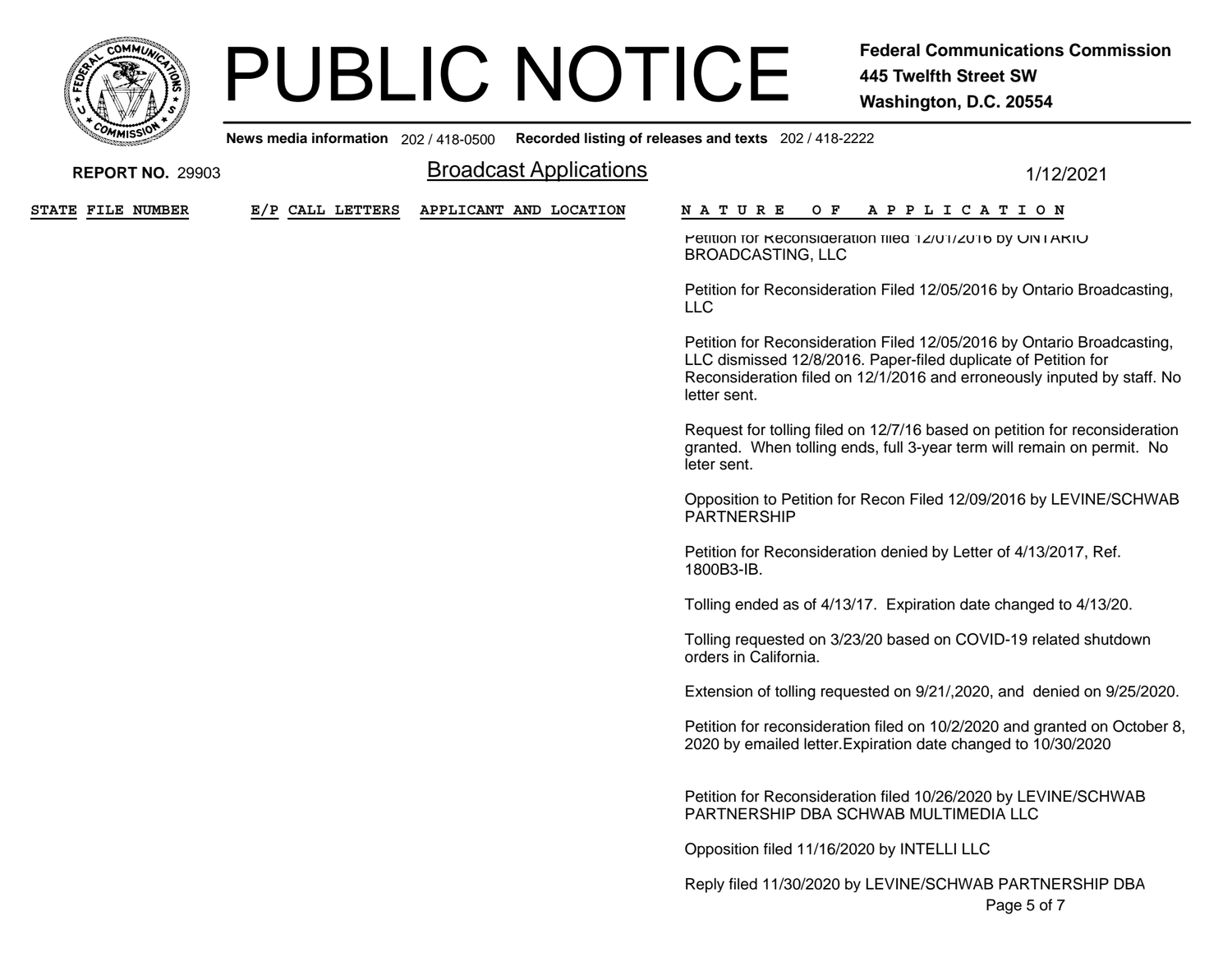

**News media information** 202 / 418-0500**Recorded listing of releases and texts** 202 / 418-2222

**Broadcast Applications** 1/12/2021 **REPORT NO.** 29903**STATE FILE NUMBER E/P CALL LETTERS APPLICANT AND LOCATION N A T U R E O F A P P L I C A T I O N** py you have a series of the series of the SCHWAB MULTIMEDIA LLC

> Application for Review filed 01/07/2021 by LEVINE/SCHWAB PARTNERSHIP DBA SCHWAB MULTIMEDIA LLC